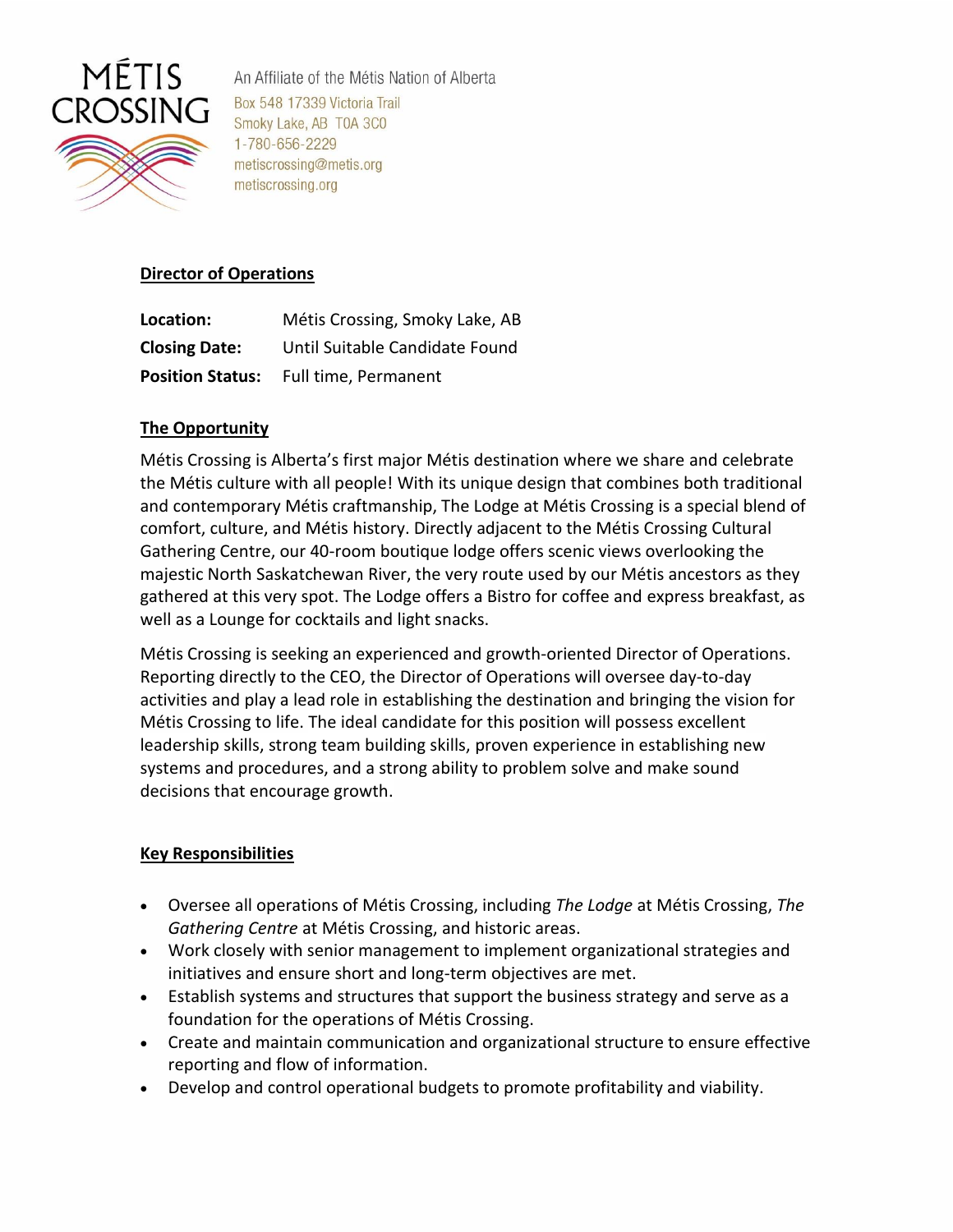- Ensure all the resources are obtained to meet objectives within agreed financial parameters.
- Oversee purchasing and the supply chain to ensure quality, timeliness, and cost controls.
- Develop all necessary policies and procedures to ensure a safe and healthy environment for staff and guests.
- Establish operational procedures that support company objectives and promote strong customer service and guest satisfaction.
- Establish quantitative and qualitative metrics, guidelines, and standards by which the company's efficiency and effectiveness can be evaluated.
- Evaluate overall company performance by gathering, analyzing, and interpreting data and metrics.
- Review, analyze, and evaluate business procedures and policies, and identify opportunities for improvement.
- Communicate and explain new directives, policies, or procedures to managers and meet with operations staff to explain changes, answer questions, and maintain morale.
- Build new and innovative collaborative partnerships with external agencies, community organizations, and internal departments and external partners.
- Create internal and external (where applicable) networks and leverage these networks to shape objectives and build support for ideas, initiatives, and directions.
- Support the development of new market initiatives and business opportunities based on the best use of the regional resources/assets and current trends in the industry and the competitive landscape.
- Contribute to the development of long-range plans, company goals, and growth objectives.
- Liaise with Financial Controller and review the company's financial position overall; examine department-specific financial performance, including budgets, cash flow statements, balance sheets, debt information, receivables aging reports, and income statements.
- Act as the organization's main adviser on all issues relating to operational functions and keep abreast of latest developments to ensure Métis Crossing maintains its competitive position.
- Maintain positive working relationships with senior staff to ensure effective coordination of all activities in support of organizational objectives.
- Assist in the recruitment and onboarding of staff, including interviewing and training.
- Supervise departmental staff and provide constructive feedback. Conduct annual performance reviews of all direct reports, and ensure annual reviews are conducted with all staff.
- Support a corporate culture that encompasses the highest ethical standards and is aligned with Métis Crossing's core values.
- Ensure compliance with laws, financial regulations, and company policies.
- Additional duties as required.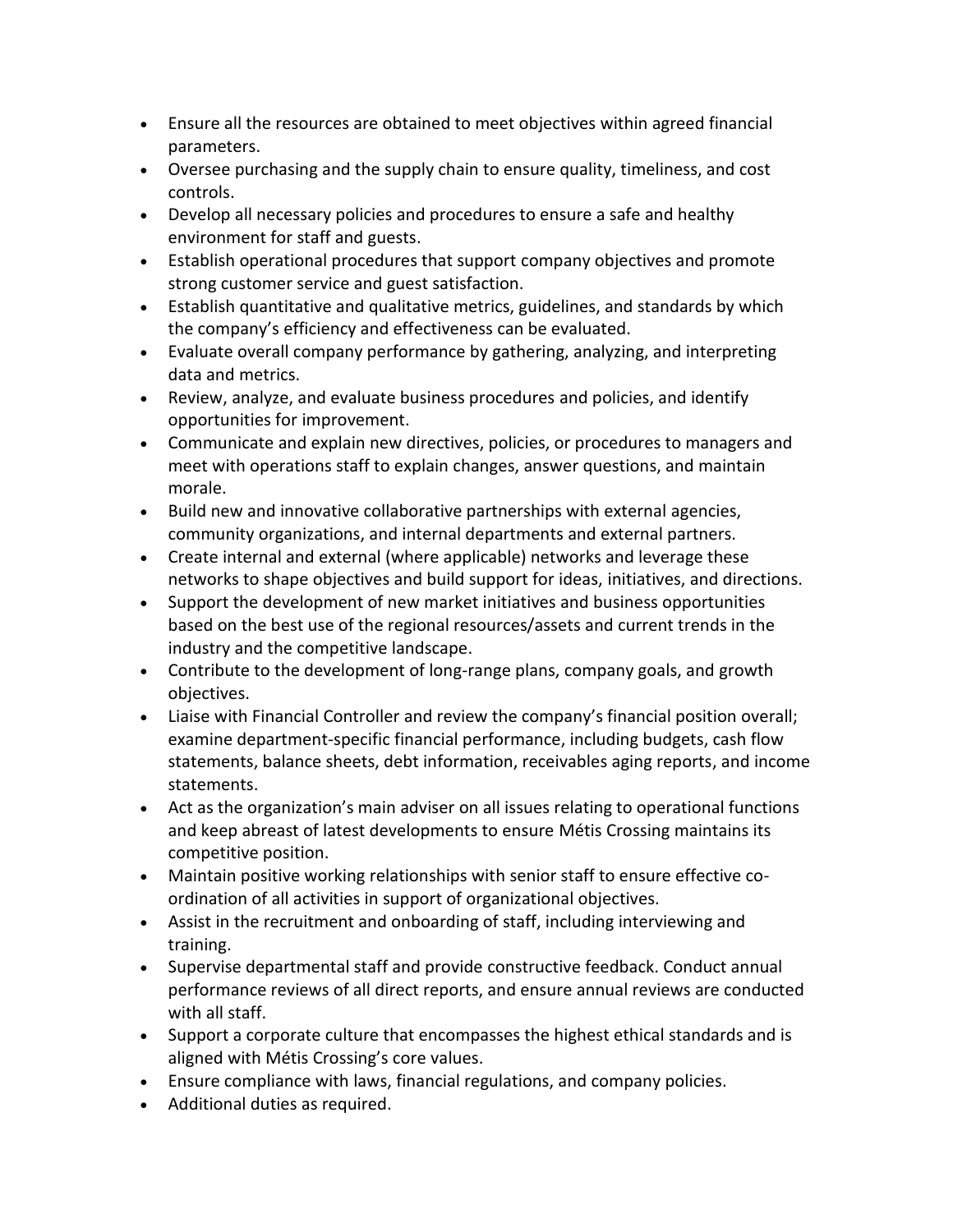# **Skills & Competencies**

- Experience in hospitality, accommodations, cultural and/or attractions sectors.
- Strong collaboration and teamwork skills, both with internal and external audiences.
- Experience working with diverse teams of varying cultural backgrounds and ages.
- Excellent communication and interpersonal skills.
- Strong leadership, management, and organizational skills.
- Results driven with an impeccable attention to detail.
- Thorough understanding of practices, theories, and policies involved in business and finance, including Human Resources practices.
- Experience developing and managing company budgets.
- Must have proven ability in building strong teams and developing direct reports and positively influence all levels of the organization.
- In-depth knowledge of diverse business functions, including supply chain management.
- High level of proficiency with Microsoft Office Suite and familiarity with SAGE financial management software.
- Knowledge of corporate Alberta financial law.
- Strong background in risk management practices.
- Excellent analytical, decision-making, and problem-solving skills.
- Demonstrated ability to effectively manage and prioritize requests, multi-task, and meet tight deadlines and demands of unpredictable activities; capable of handling pressure and challenges in a dynamic business environment
- Ability to maintain a high level of confidentiality in all interactions. Strong sense of ethics and the ability to handle sensitive or private information with tact and discretion.
- High level of integrity and professionalism.
- Experience working with the public and an ability to provide outstanding service to all internal and external stakeholders.
- Commitment to hiring, mentoring, training, and retaining a focused team; the foresight and ability to delegate accordingly.
- Knowledge of Alberta history and cultural diversity.
- Knowledge of Métis culture, history, and issues affecting Métis people.

## **Qualifications**

- Minimum of a Bachelor's degree in business administration, business management, or related field.
- Minimum 10 years of overall operations experience with a minimum of 7 years of leadership experience with direct reports.
- Proven experience in the hospitality or tourism sector.

## **Other Requirements**